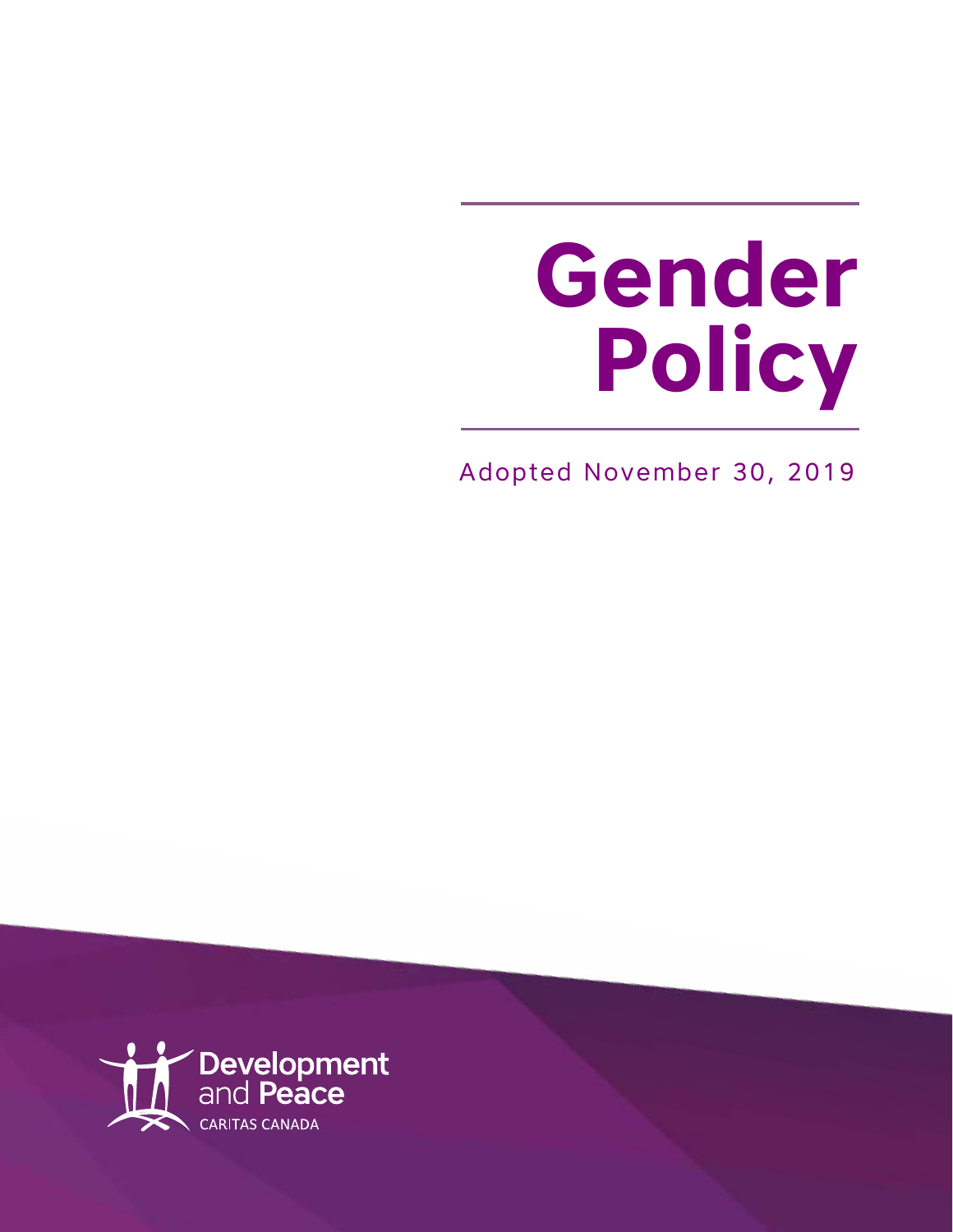### Table of contents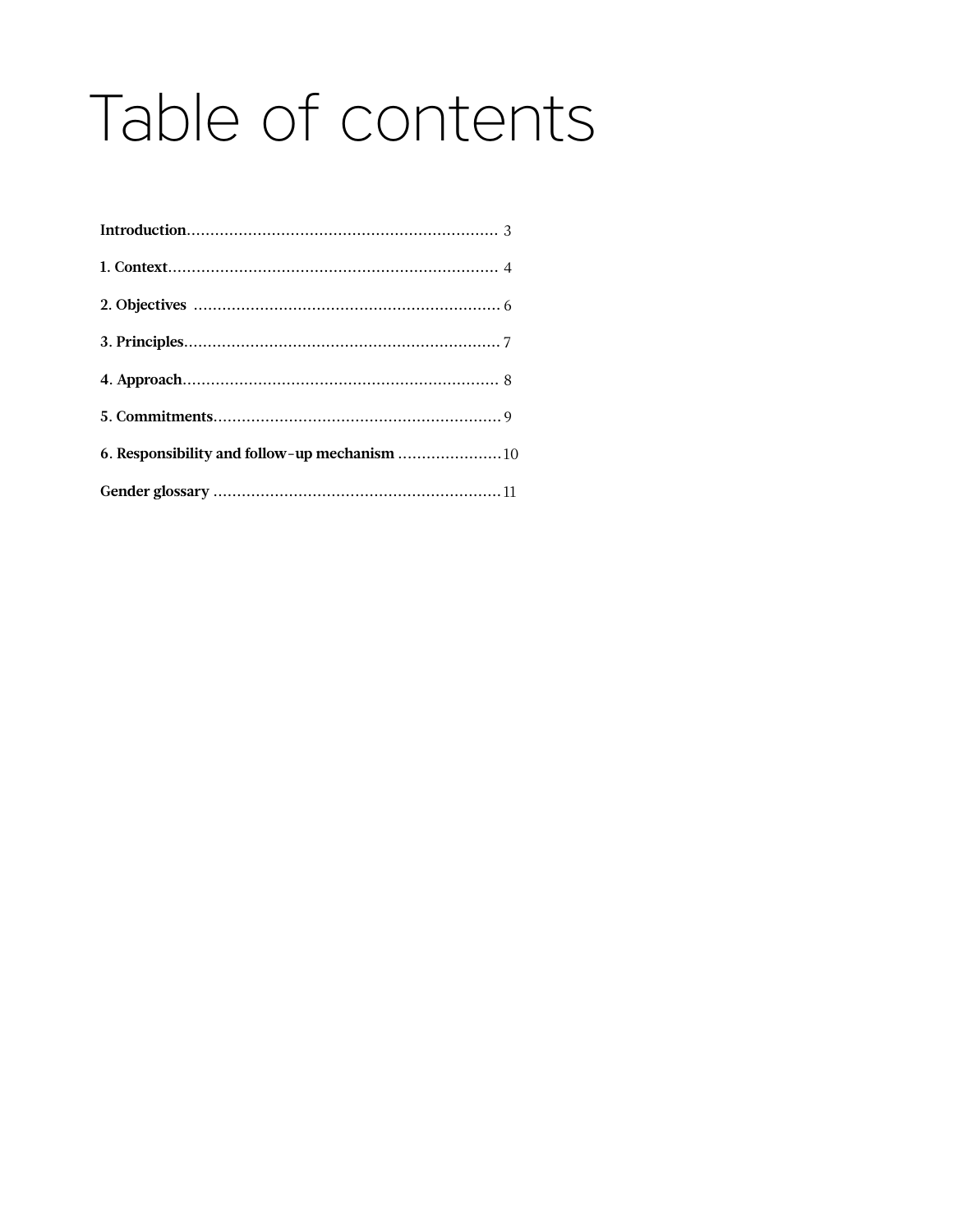### Introduction

*"Man and woman have been created, which is to say, willed by God: on the one hand, in perfect equality as human persons; on the other, in their respective beings as man and woman. 'Being man' or 'being woman' is a reality which is good and willed by God: man and woman possess an inalienable dignity which comes to them immediately from God their Creator*  (cf. Gen 2:7, 22). *Man and woman are both with one and the same dignity 'in the image of God'".* 

— Catechism of the Catholic Church, 369

Founded in 1967 to respond to the needs of marginalized populations without any discrimination, Development and Peace — Caritas Canada bases its actions on the founding principle of building peace on a daily basis and thus working for greater justice among human beings (*Populorum Progessio 76)*. That is why Development and Peace **supports movements and organizations working for women's rights** and has a significant history of supporting women's struggles around the world.

This work is based on one of the foundations of Development and Peace: *the preferential option for the poor*, one of the leading principles of the social teaching of the Church. This principle emphasizes the importance of making it a priority to help the most marginalized people, including women, who are an important part of that segment of society. This teaching of the Church is also based on the study, questioning, and **transformation of power relations**, especially between men and women, and in recognizing the intersection of several systems of oppression and sources of injustice.

From the perspective of the struggle for *human dignity*, another of the principles of the Church's social teaching, Development and Peace joins forces with social change groups in the North and Global South to, among other things, promote women's rights. Supporting women in their quest for social and economic justice is underscored in the very mission of Development and Peace. This support becomes concrete in the support given to Southern partners—including women's organizations—who are promoting **alternatives to the social, political and economic structures of injustice and oppression.**

Development and Peace was one of the first international cooperation organizations to have developed a Gender and Development Policy, in 1993. It is recognized **for supporting women's participation in decision-making** 



in both its structure and its programs. This was particularly the case with the ground-breaking appointments of Molly Boucher as the first woman President of Development and Peace in 1977 and of Gabrielle Lachance as the first woman Executive Director of Development and Peace in 1988.

In 2019, Development and Peace is renewing its commitment to gender equality and is beginning a process of institutionalizing it. A participatory gender audit of its programs and its partners, at all levels of the organization, has enabled it to renew its Gender Policy and its accompanying Action Plan. Through this new policy, Development and Peace is strengthening its position as an organization instigating change in the world, in **solidarity with the struggles for human rights, especially for women's rights**. This policy is intended to be a tool for integrating gender equality within Development and Peace's structure, its programming as well as among its local partners, **in an across-the-board and intersectional manner, all while respecting Catholic values.**

"There is no longer Jew or Greek, there is no longer slave or free, there is no longer male and female; for all of you are one in Christ Jesus."

— Galatians 3:28

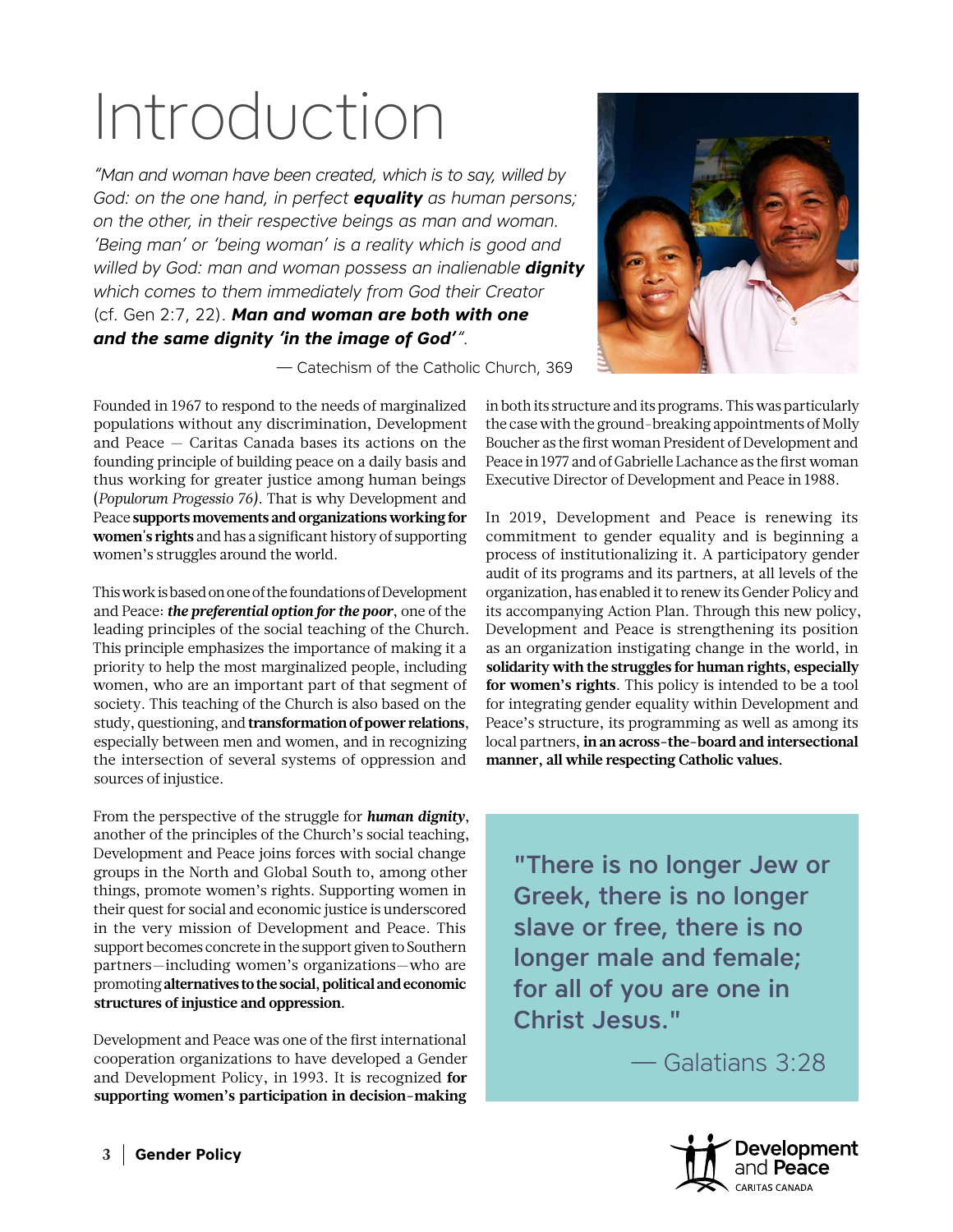



<sup>5</sup> Mary Caprioli and Mark Boyer, "Gender, Violence, and International Crisis," Journal of Conflict Resolution 45 (August 2001): 514



 <sup>1</sup> OXFAM, [https://www.oxfam.org.nz/what-we-do/ending-poverty-inequality/womens-rights/.](https://www.oxfam.org.nz/what-we-do/ending-poverty-inequality/womens-rights/)

<sup>2</sup> The McKinsey Global Institute (MGI), *The power of parity: How advancing women's equality can add \$12 trillion to global growth* (2015).

<sup>3</sup> UNESCO, *EFA Global Monitoring Report* (2011).

<sup>4</sup> UN Department of Economic and Social Affairs. *The World's Women 2015: Trends and Statistic.*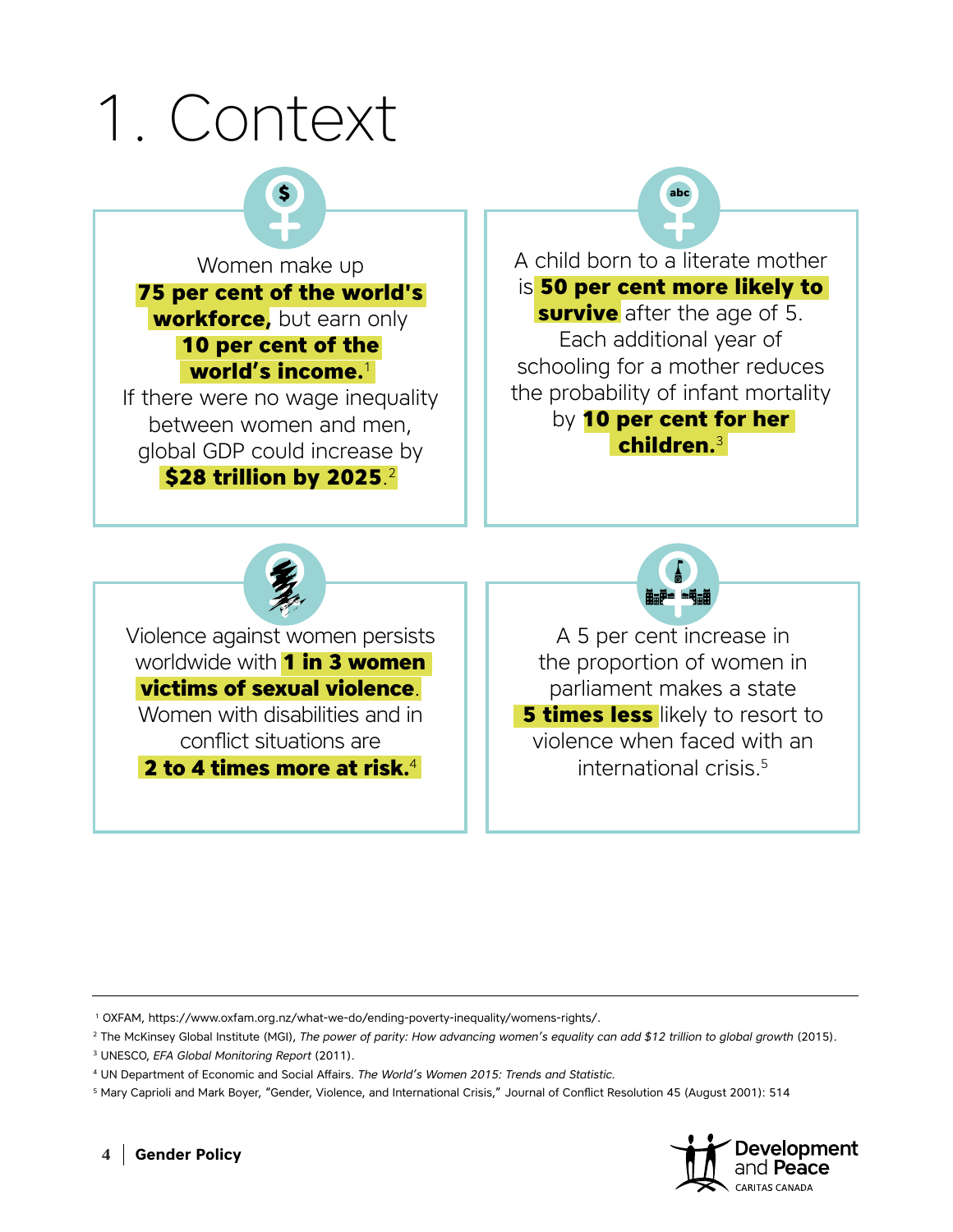These statistics remind us that the work to achieve equality between women and men, as well as between all women, is essential and far from over. The **Sustainable Development Goals** also remind us of this, especially the goal to "Achieve gender equality and empower all women and girls." Indeed, the 2030 Agenda for Sustainable Development adopted by 192 United Nations member states is a global call for action to get all countries and international cooperation organizations aligned together on its structuring orientations.

Moreover, as demonstrated by Pope Francis's position on women's rights (see quote below), the Catholic Church is attentive to the evolution of women's status around the world and is clearly expressing support for women's empowerment. As an organization of the Canadian Catholic Church, Development and Peace is positioning itself as a **key player in the implementation of the principles of the Church's social teaching**, especially with regards to promoting the rights and dignity of women.

To that end, Development and Peace mirrors the priority areas for gender equality espoused by CIDSE, which brings together Catholic development agencies in Europe and North America, namely:

- **• Combating violence against women**
- **• Dismantling the economic, political and social barriers that prevent women from reaching their full potential**
- **• Transforming unequal power relations between men and women**
- **• Ensuring women's access to education, decisionmaking, land and resources**

Like other Catholic development agencies, Development and Peace carries the mandate of the Catholic Church to promote equality, justice and peace. Given the global reach and position of influence held by Catholic organizations, they can truly inspire sustainable, faith-based change that preserves the dignity of women and men and eliminates all forms of gender-based inequality and injustice. Together, our Catholic organizations and leaders can make a real difference.



"History is burdened by the excesses of patriarchal cultures that considered women inferior…. There are those who believe that many of today's problems have arisen because of feminine emancipation. This argument, however, is not valid, it is false, untrue, a form of male chauvinism. The equal dignity of men and women makes us rejoice to see old forms of discrimination disappear, and within families there is a growing reciprocity…. [W]e must nonetheless see in the women's movement the working of the Spirit for a clearer recognition of the dignity and rights of women."

— Pope Francis, *Amoris Laetitia*, 2016

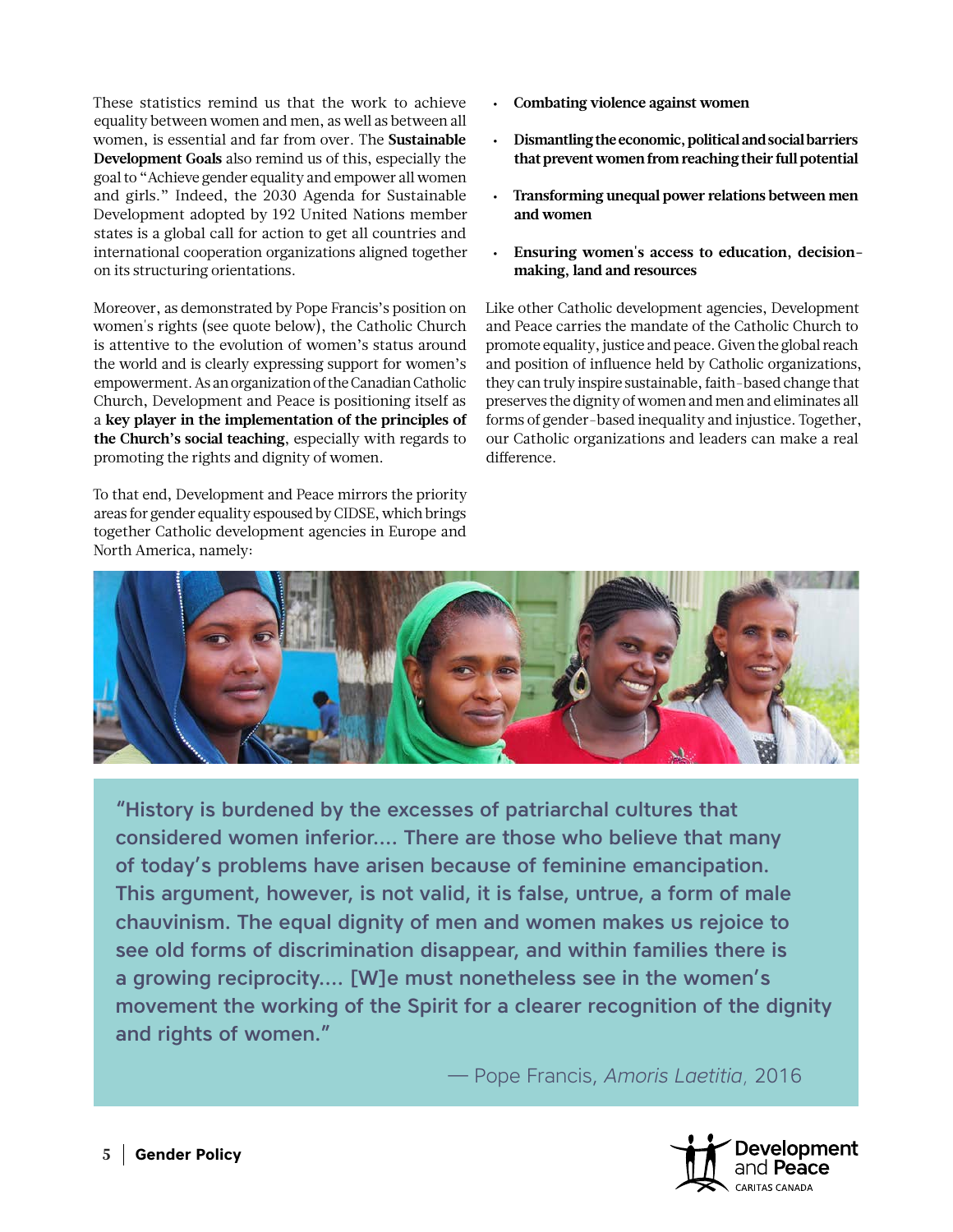## 2. Objectives

Development and Peace wants to establish itself as a **prophetic Catholic organization** that makes a significant contribution to gender equality and the empowerment of women around the world. This policy reaffirms the *importance* that Development and Peace gives to women's rights and the recognition of women as central actors in their development and decisions. The ultimate objective of this policy is to contribute to eliminating all forms of discrimination and violence against women and promoting their rights.

#### **At the organizational level, the policy is aimed at:**

- Strengthening the **commitment to women's rights and diversity at all levels** of the organization and guiding all employees and stakeholders on the importance of gender equality with an intersectional approach.
- Integrating gender and diversity into the **structure, processes and policies.**
- Making Development and Peace a **prophetic Catholic actor** in the promotion of **equality between men and women** in Canada and around the world.



#### **At the programming level, several thematic objectives are targeted:**

- To support the development **of inclusion, leadership and women's economic empowerment**, including **access to resources** and **decision-making** at all levels: from the family unit to the public space.
- To promote an **intersectional analysis** of gender inequalities and **transform the power relations** that are at the source of inequalities.
- To promote the **participation of women citizens** in democratization processes.
- To recognize the **impacts of climate change and the exploitation of natural resources** on women and support their initiatives for ecological justice.
- To support **women victims of violence and conflicts**  and promote their place in **peace** processes.
- To ensure that women actively participate in reconstruction initiatives as part of our **humanitarian work** to avoid reinforcing inequalities that disproportionately increase women's vulnerability to disasters.
- To promote the **commitment of men** to gender equality.

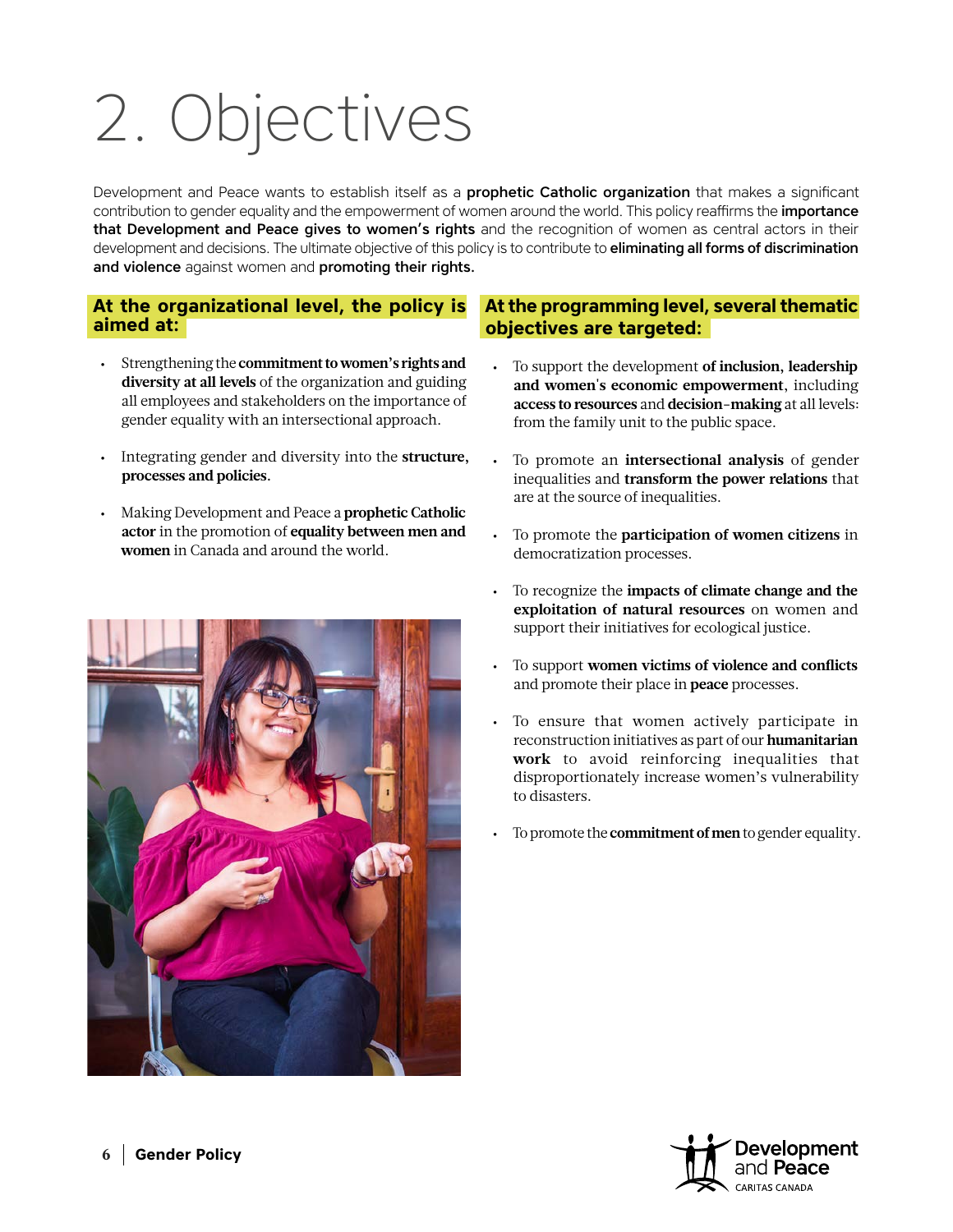### 3. Principles

The **principles of the Church's social teaching** are central to this policy, including the principles of **human** dignity, the preferential option for the poor, participation, rights and responsibilities, and the common good. These call for integral human development that encompasses the well-being of every person in all their dimensions: economic, political, social, ecological and spiritual. It is a holistic approach to development that Pope Paul VI called "authentic development".6

#### **Complementarity**

Development and Peace's conception of gender equality is based on the principle of complementarity, which is rooted in the fact that "Each of the two sexes is an image of the power and tenderness of God, with **equal dignity** though in a different way." (*Catechism*, article 2335). This teaching celebrates and elevates man and woman and defies those who try to subjugate women or who find a way to harm them physically, psychologically and economically on the basis of those differences. Such offenses are incompatible with the notion of equal personal dignity.

#### **Solidarity**

The principle of **solidarity** gives effect to the work of Development and Peace with the struggles of women of the Global South, by amplifying their voices and listening to their needs and priorities, in order to support them as agents of change. This solidarity is demonstrated above all by supporting organizations and movements fighting inequalities and injustices and for the promotion of women's rights, among other things. Through its actions in Canada, Development and Peace is also working to develop the solidarity of Canadian women and men with the struggles of women here and elsewhere.

#### **Transformation of power relations**

Through this policy, Development and Peace continues its work for the **transformation of unjust power dynamics** and various cross-linked systems of oppression. It challenges the dominant paradigms that govern social, economic and political relations and proposes alternatives to the structures at the source of the inequalities, thus contributing to a broader social movement of transformation.

#### **Consistency**

This policy is based on the principle of **consistency**. It is a question of being consistent in the application of gender equality with an intersectional approach at all levels of the organization: internally, in the programs, in communications as well as with partners. For example, in order to be able to support its partners in a process of institutionalization, Development and Peace must ensure that it demonstrates an exemplary intersectional institutionalization of gender equality within its own organization, as well as the equal representation of men and women in its own structure. It is also about emphasizing consistency between Catholic values, the mission of Development and Peace and supporting women in the realization of their rights and gender equality.



6 Development and Peace, *The Principles of Catholic Social Teaching,*

[www.devp.org/sites/www.devp.org/files/documents/materials/devpeace\\_cst\\_principles.pdf](http://www.devp.org/sites/www.devp.org/files/documents/materials/devpeace_cst_principles.pdf)

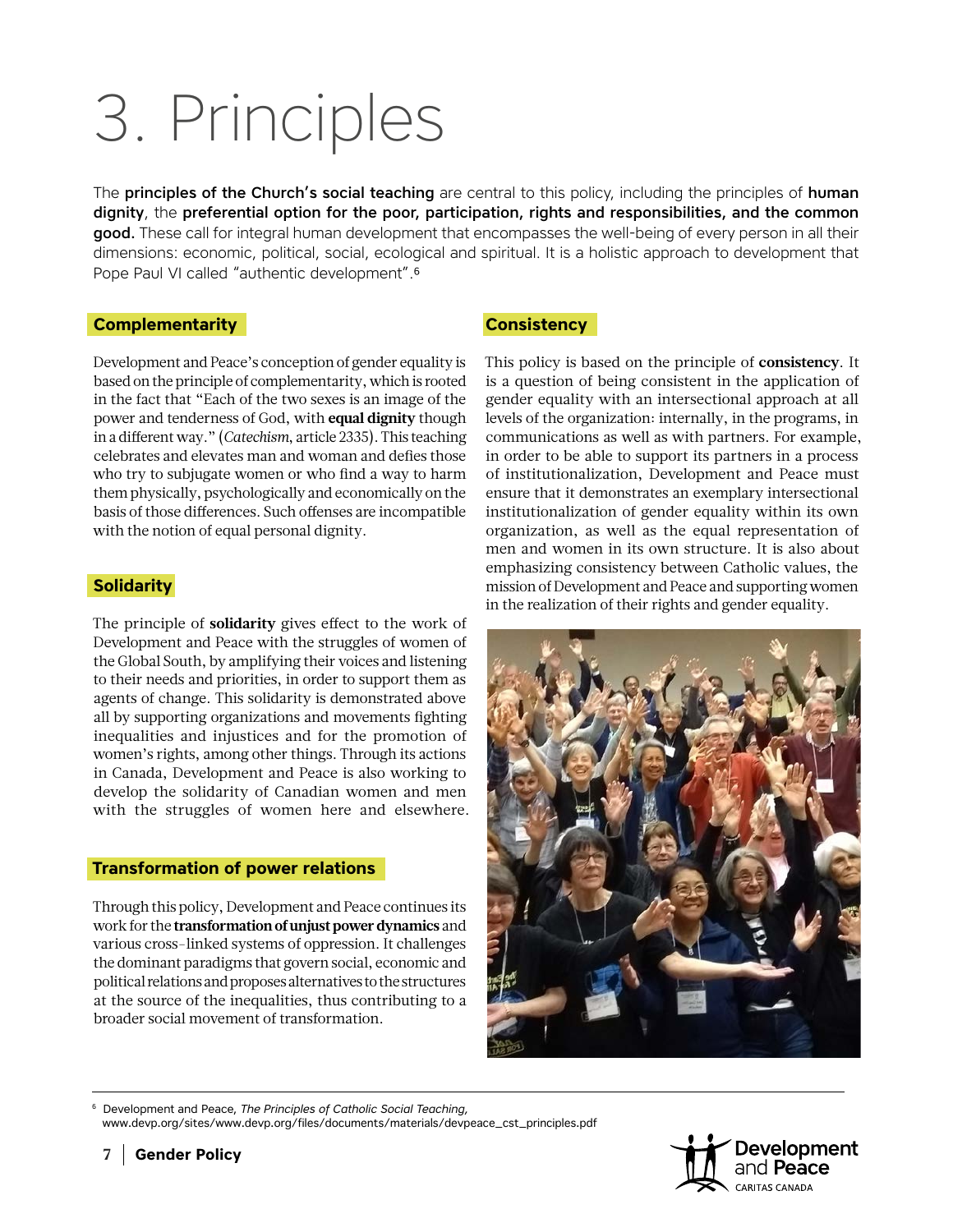### 4. Approach

Development and Peace advocates an approach that is **free from colonialism and paternalism** in carrying out its mission in general. In fact, working through local partners and in solidarity with social organizations and movements in its focus countries enables Development and Peace to avoid falling into the post-colonial and paternalistic trap that would have it impose its own vision and solutions. Development and Peace advocates a **partnership approach**  that is respectful, participative and recognizes local expertise. It thereby supports **women's organizations** in their own demands and according to their own approach by providing them with the resources that they need.

**Intersectionality** and **diversity** are also key elements in Development and Peace's approach to gender equality. Development and Peace recognizes the diversity of realities experienced by women and men—whether in Canada or internationally—and wishes to represent that diversity. It analyzes and seeks to transform power relations and the various systems of oppression related to age, disability, religion, ethnic origin, etc. and stresses the importance of providing appropriate support to address these structures

**Development and Peace works to advance women's rights** at all levels of the organization, with the National Council and in all its programs. Development and Peace recognizes that the gains won for women's rights through struggle remain fragile. Resistance in the countries of intervention, in Canada and within the organization itself can create tensions and hamper its capacity for action. There is resistance that is both formal and informal, in addition



to often conveying false information and disseminating harmful stereotypical beliefs. Moreover, Development and Peace recognizes the particular vulnerability of women with respect to power dynamics at all levels of the organization and is working to adopt policies and procedures to prevent, report and adequately deal with all cases of abuse.

In order to overcome resistance and counteract setbacks, Development and Peace will continue to develop innovative strategies of engagement, mobilize internal champions, and support agents of change. This will be done by promoting the link between the mission of Development and Peace and the work on gender equality, as well as the Church's solidarity in the struggles for women's rights. More concretely, this work will be carried out by supporting projects and programs that respect the social doctrine of the Catholic Church, including the right to life and dignity of all human persons. Development and Peace is against all forms of discrimination against individuals and communities and works in compliance with Canadian law.

"… [A] living Church can react by being attentive to the legitimate claims of those women who seek greater **justice and equality.** A living Church can look back on history and acknowledge a fair share of male authoritarianism, domination, various forms of enslavement, abuse and sexist violence. With this outlook, **she can support the call to respect women's rights**, and offer convinced support for greater reciprocity between males and females, **while not agreeing with everything some feminist groups propose.**"

— Pope Francis, *Christus Vivit*, 2019

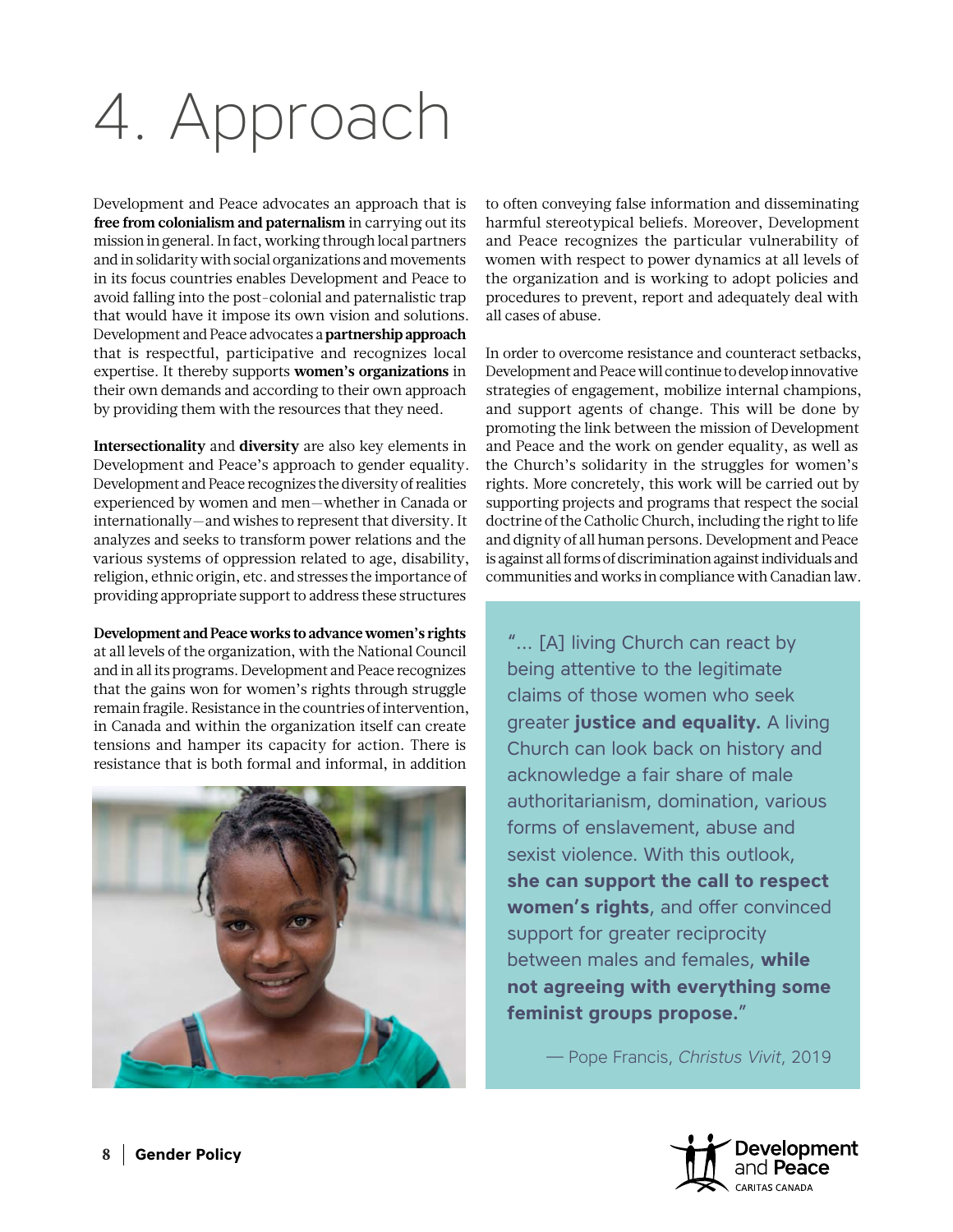### 5. Commitments

In order to promote gender equality, Development and Peace is making several commitments, some internal and others at the level of its partners and programs.

#### **At the institutional level:**

- 1. Reinforce the political will and **formalize the commitment** to gender equality and diversity within the organization.
- 2. Invest in **training, education and raising awareness**  within the organization—at all levels—in order to build capacity in human resources on gender equality and diversity at all levels of the organization.
- 3. Ensure a **work environment consistent with the principles of gender equality**, so that it will be representative, diverse and free of all forms of discrimination. From this environment will emerge fair working conditions for all those working for Development and Peace and **mechanisms of inclusive governance and transparency** in decision-making within the organization.
- 4. Foster **dialogue and advocacy on gender equality with the different stakeholders** within the Church and develop a spirit of solidarity towards the promotion of gender equality.

#### **At the programs level:**

- 5. Systematize the integration of an **intersectional gender analysis** into all the programs, as well as develop a gender-specific strategy.
- 6. Promote women's rights in programs of **public engagement, advocacy, and research** in Canada and internationally.
- 7. Continue to work **in alliance** with movements and organizations that work on promoting gender equality in Canada and internationally.
- 8. Ensure the **integration of gender equality into monitoring and evaluation** programs.

#### **At the local partner level:**

- 9. Build local partners' capacities for **integrating gender equality into their programming:** from project development to evaluation.
- 10. Build local partners' capacities for **institutionalizing** gender equality within their own organizations.



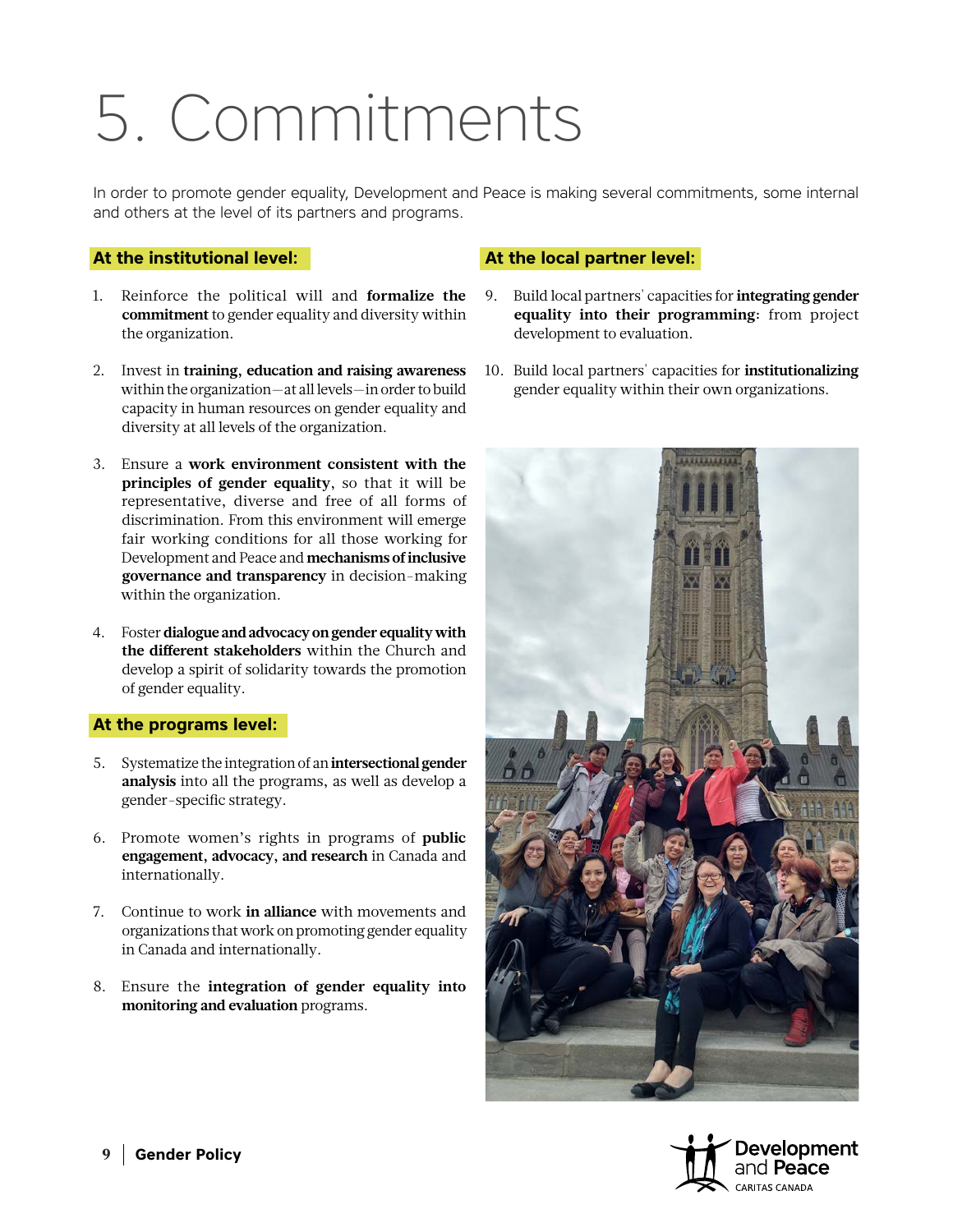### 6. Responsibility and follow-up mechanism

This gender policy is meant to be a tool to spread the pride of working with a pioneering Catholic organization on gender equality. Successful implementation of this policy depends in large part on the members, partners and staff of Development and Peace and their willingness to act as well as their adherence to the fundamental principles and objectives that derive from this policy. That is why an action plan for the policy and its implementation and monitoring has been developed (see Annex). This will ensure shared responsibility for the implementation of Development and Peace's Gender Policy. It will have to be renewed every five years to promote the application of its principles. In addition, all levels of the organization will be mobilized in the efficient application of the policy as follows:

- Members must adhere to the policy and participate in its implementation.
- The National Council of Development and Peace shall approve, promote and ensure the implementation of this policy and its action plan at all levels of the organization and in all of its programs.
- The management is responsible for implementing, monitoring and assessing the policy for the entire organization.
- The Gender Committee shall monitor the policy's implementation in a day-to-day way. It will encourage analysis and provide methodological support for the entire Organization.
- The International Programs Department is responsible for applying the policy to international programs and to the partners, in dialogue with the latter.
- The Public Awareness and Engagement Department is responsible for the policy being respected in educational

and other activities, as well as in aspects regarding the members and alliances with the Canadian social movement.

- The Communications and Campaigns Department is responsible for applying this policy to all the organization's communications, educational materials and campaigns.
- Administrative Services, including human resources, are responsible for the policy's establishment with measures that ensure equal access and favor diversity in the recruitment, selection and promotion of employees and directors.
- The union and the management will carry these issues through the Collective Agreement and harmonious and respectful working relationships. In addition, the employer and the union are responsible for applying the policy's objectives.
- Each staff member is responsible for implementing the policy at their work level.



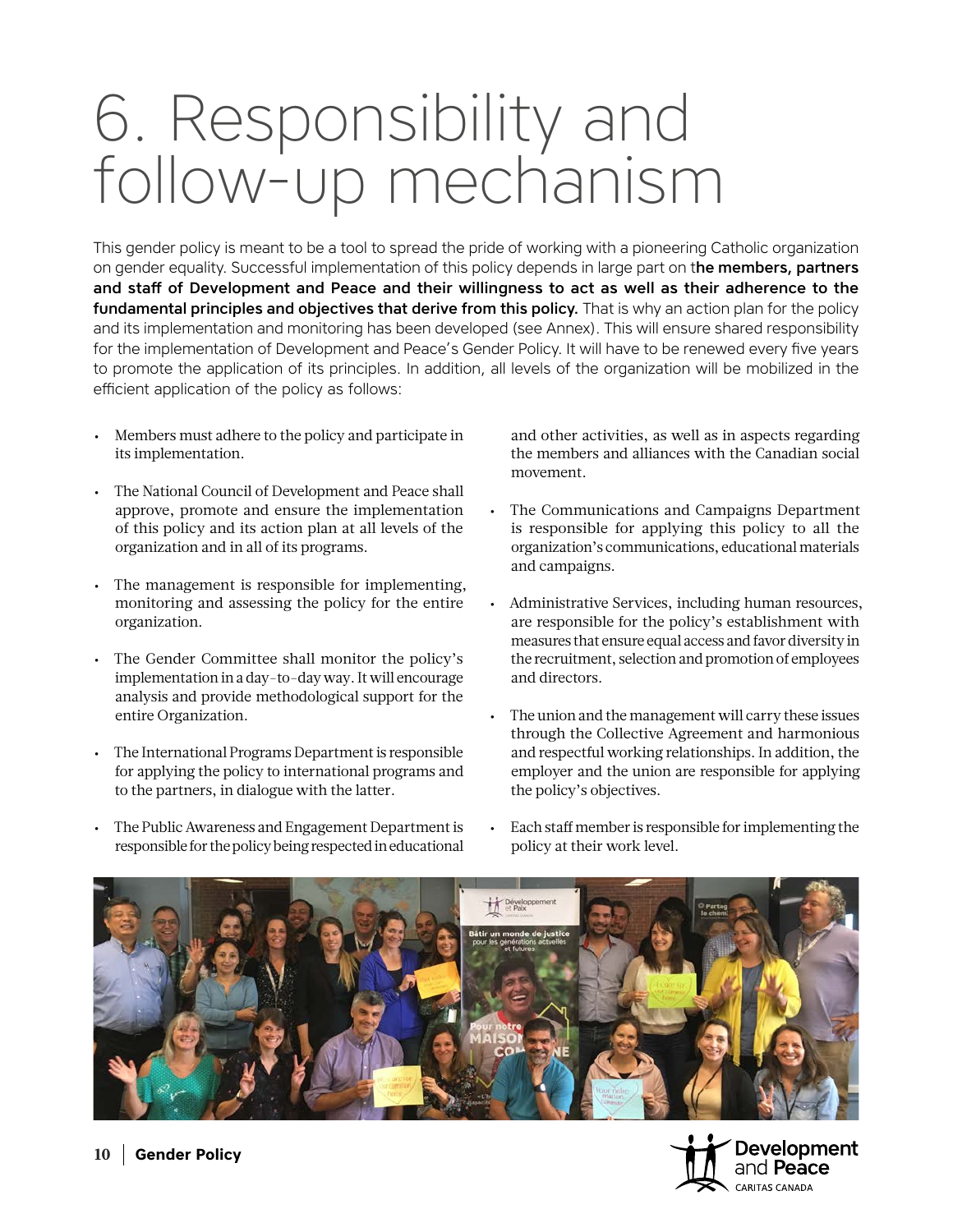### GENDER GLOSSARY7

#### **Women's rights**

"The human rights of women and of the girl-child are an inalienable, integral and indivisible part of universal human rights. The full and equal participation of women in political, civil, economic, social and cultural life, at the national, regional and international levels, and the eradication of all forms of discrimination on grounds of sex are priority objectives of the international community." (United Nations, *Vienna Declaration and Program of Action*, Article 18, 1993).

#### **Gender equality**

Gender equality, or equality between women and men, means that women, girls, boys and men enjoy the same rights, opportunities, resources and rewards. Equality does not mean that men and women are the same, but that the enjoyment of their rights, opportunities and life chances are not decisively governed or limited by whether they were born male or female.

#### **Intersectionality**

Intersectionality, i.e., taking into account the interdependence of various systems of oppression, such as sex, race, ethnicity, class, caste, age, etc., is first and foremost an analytical tool to understand how these intersections create particular experiences of oppression and privilege. Intersectionality can be defined according to three important principles:

- Different oppressions are experienced simultaneously and are not dissociable from one another.
- Systems of oppression feed and build upon one another while still remaining autonomous.
- The systems must therefore be combated simultaneously and must not be prioritized or put in a hierarchy.

It is the totality of oppressions that produce the specific discrimination faced by each individual and that is why we can not dissociate them.

#### **Sex**

Universal, obvious and generally permanent biological differences between men and women. Describes the biological, physical and genetic composition with which we were born.

#### **Gender**

Refers to the characteristics of women and men as determined by society. These social roles can evolve over time and place.

#### **Positive masculinity**

Masculinities are a social construct of the masculine gender, that is to say, what is expected by society on how to be a man. They are constantly being built by men, so they are in permanent evolution and thus can change. They meet the needs of men and boys to feel accepted by society. In patriarchal societies—i.e., the majority of societies in the world—they have built "dominant masculinities" that are often associated with violence and other problematic characteristics that are used to maintain their dominant position not just over women, but also over other men. To contribute to gender equality, the "positive masculinities" approach develops men's commitment to gender equality as well as to other ways of being a man. This approach recognizes that it is neither necessary nor natural to associate masculinity with violence. For example, men, too, can engage in the education of children and in the activities of the home without affecting their masculinity.



<sup>7</sup> This glossary is based on the "basic notions" training of AQOCI's Quebec Committee on Women and Development and on the "Terminology" section of CIDSE's *Believe in Change* toolkit.